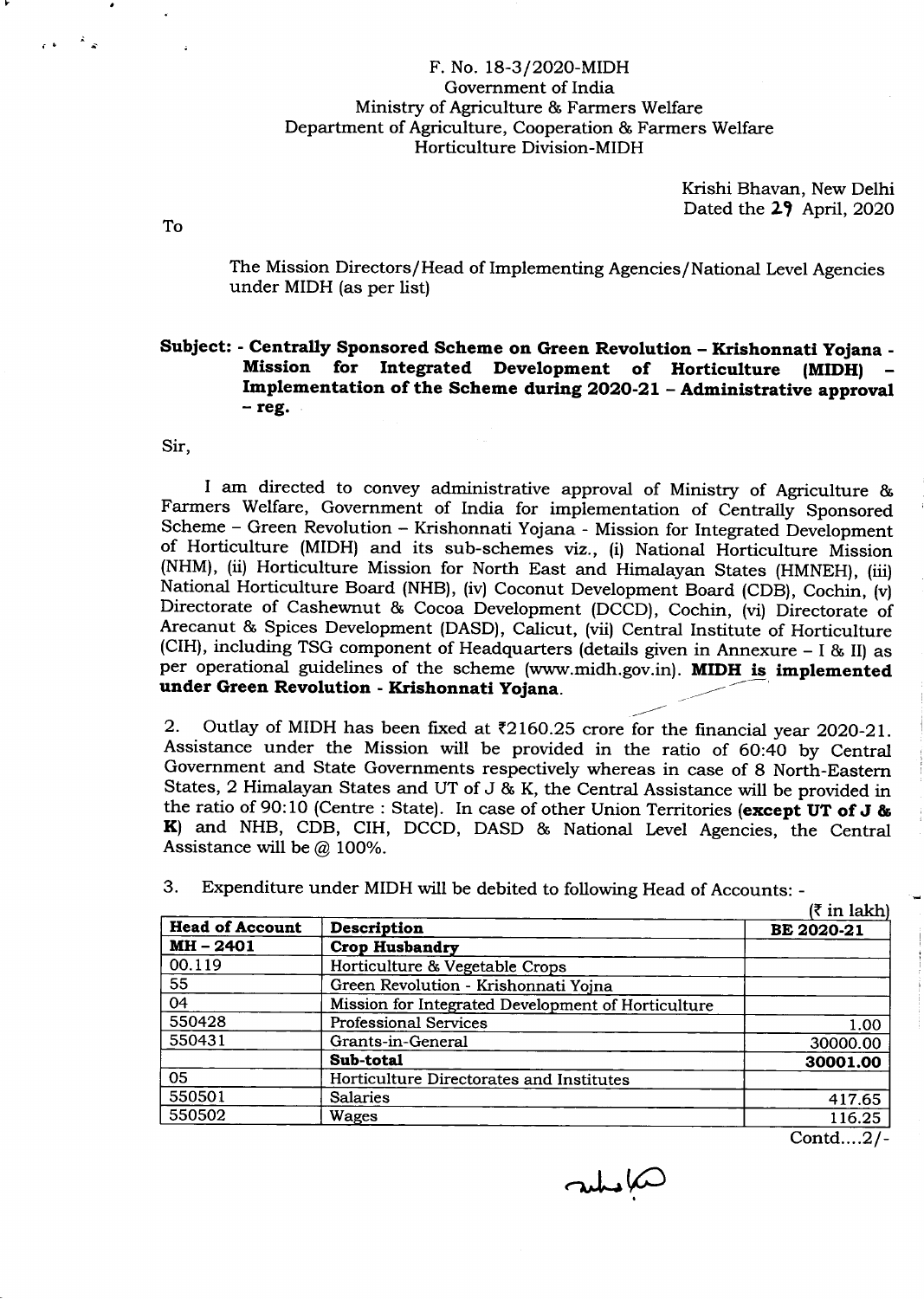|                        | <b>Overtime Allowance</b>                                              | 0.10           |
|------------------------|------------------------------------------------------------------------|----------------|
| 550503                 |                                                                        | 11.50          |
| 550506                 | <b>Medical Treatment</b>                                               |                |
| 550511                 | <b>Domestic Travel Expenses</b>                                        | 36.00<br>77.45 |
| 550513                 | <b>Office Expenses</b>                                                 |                |
| 550514                 | Rent, Rates & Taxes                                                    | 1.00           |
| 550516                 | Publications                                                           | 25.50          |
| 550520                 | Other Administrative Expenses                                          | 70.00          |
| 550526                 | <b>Advertising and Publicity</b>                                       | 6.25           |
| 550527                 | Minor Works                                                            | 77.30          |
| 550528                 | <b>Professional Services</b>                                           | 5.00           |
| 550550                 | Other Charges                                                          | 175.00         |
|                        | Sub-total                                                              | 1019.00        |
| 96                     | Swachhta Action Plan                                                   |                |
| 559613                 | <b>Office Expenses</b>                                                 | 6.00           |
| 789                    | Special Component Plan for Scheduled Castes                            |                |
| $3\overline{4}$        | Green Revolution - Krishonnati Yojna                                   |                |
| $\overline{04}$        | Mission for Integrated Development of Horticulture                     |                |
| 340431                 | Grants-in-aid - General                                                | 5166.00        |
| 796                    | Tribal Area Sub Plan                                                   |                |
| 36                     | Green Revolution - Krishonnati Yojna                                   |                |
| 0 <sub>4</sub>         | Mission for Integrated Development of Horticulture                     |                |
| 360431                 | Grants-in-aid - General                                                | 2000.00        |
|                        | <b>Total MH - 2401</b>                                                 | 38192.00       |
| MH-2552                | <b>North Eastern Areas</b>                                             |                |
| 248                    | Crop Husbandry-Horticulture & Vegetable Crops                          |                |
| 14                     | Green Revolution - Krishonnati Yojna                                   |                |
| 01                     | Mission for Integrated Development of Horticulture                     |                |
| 140131                 | Grants-in-aid - General                                                | 10456.00       |
| 789                    | Special Component Plan for Scheduled Castes                            |                |
| 18                     | Green Revolution - Krishonnati Yojna                                   |                |
| 11                     | Mission for Integrated Development of Horticulture                     |                |
| 181131                 | Grants-in-aid - General                                                | 2652.00        |
| 796                    | Tribal Area Sub Plan                                                   |                |
| 24                     | Green Revolution - Krishonnati Yojna                                   |                |
| $\overline{11}$        |                                                                        |                |
|                        | Mission for Integrated Development of Horticulture                     |                |
| 241131                 | Grants-in-aid - General                                                | 10892.00       |
| MH-3601                | <b>Total MH - 2552</b>                                                 | 24000.00       |
| 06                     | <b>Grants-in-aid to State Government</b><br>Centrally Sponsored Scheme |                |
|                        |                                                                        |                |
| 101<br>$4\overline{3}$ | Central Assistance/Share<br>Green Revolution - Krishonnati Yojna       |                |
| 11                     | Mission for Integrated Development of Horticulture                     |                |
| 431131                 | Grants-in-aid - General                                                |                |
| 789                    | Special Component Plan for Scheduled Castes                            | 105930.00      |
| 39                     | Green Revolution - Krishonnati Yojna                                   |                |
| 07                     | Mission for Integrated Development of Horticulture                     |                |
| 390731                 | Grants-in-aid - General                                                | 27004.00       |
| 796                    | Tribal Area Sub Plan                                                   |                |
| 43                     | Green Revolution - Krishonnati Yojna                                   |                |
| 07                     | Mission for Integrated Development of Horticulture                     |                |
| 430731                 | Grants-in-aid - General                                                | 10428.00       |
|                        | <b>Total MH - 3601</b>                                                 | 143362.00      |
|                        |                                                                        | Contd3/-       |

raches hão .<br>21 | <sup>بر</sup>

-2-

 $\sqrt{E_{\rm eff}}\approx\frac{E_{\rm eff}}{E_{\rm eff}}$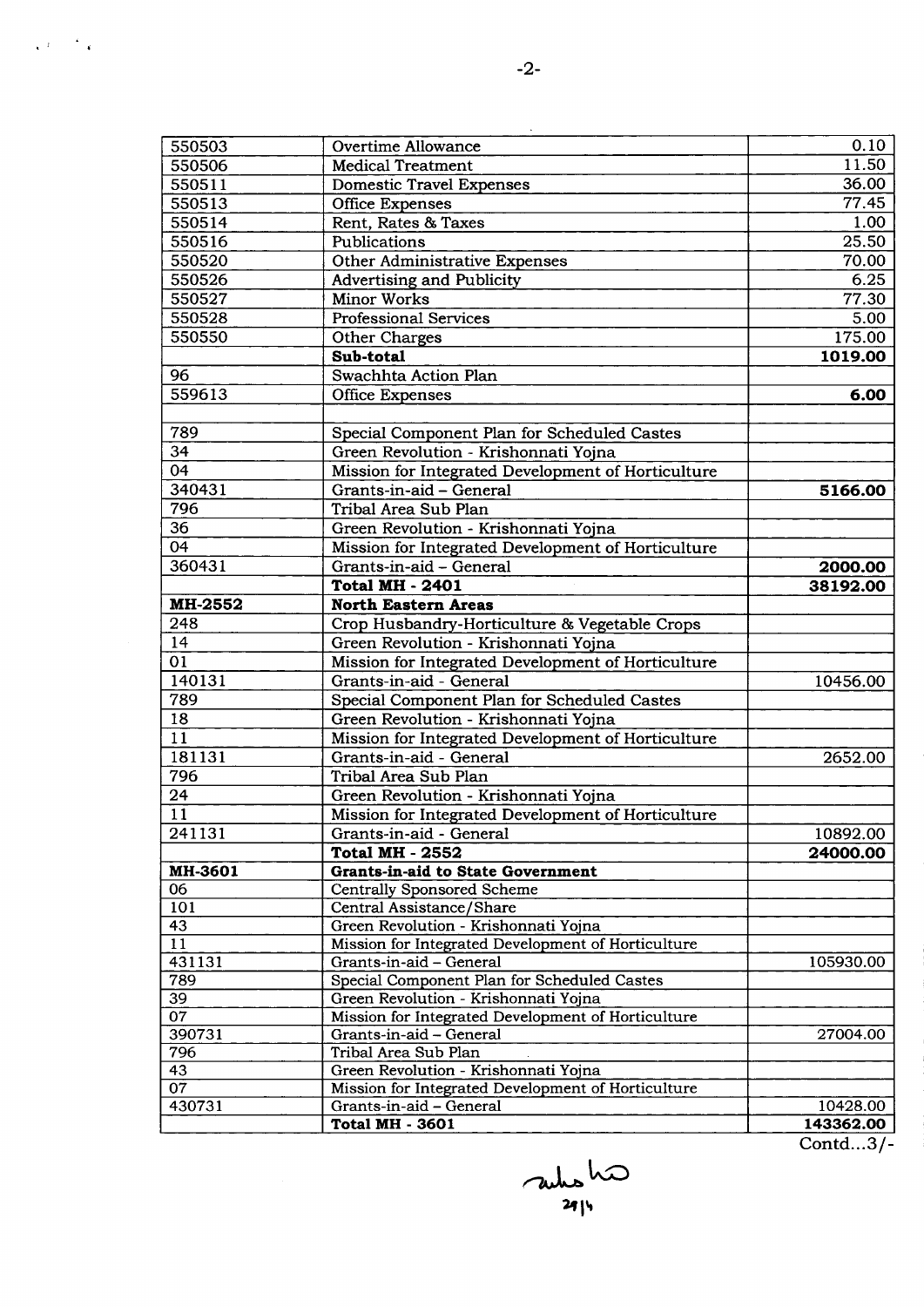| MH-3602 | Grants-in-aid to Union Territory Governments with    |           |
|---------|------------------------------------------------------|-----------|
|         | legislatures.                                        |           |
| 06      | Centrally Sponsored Scheme                           |           |
| 101     | Central Assistance/Share                             |           |
| 37      | Green Revolution - Krishonnati Yojana                |           |
| 07      | Mission for Integrated Development of Horticulture   |           |
| 370731  | Grants-in-aid - General                              | 8100.00   |
| 789     | Special Component Plan for Scheduled Castes          |           |
| 37      | Green Revolution - Krishonnati Yojana                |           |
| 03      | Mission for Integrated Development of Horticulture   |           |
| 370331  | Grants-in-aid - General                              | 800.00    |
| 796     | Tribal Area Sub Plan                                 |           |
| 44      | Green Revolution - Krishonnati Yojana                |           |
| 02      | Mission for Integrated Development of Horticulture   |           |
| 440231  | Grants-in-aid - General                              | 1100.00   |
|         | <b>Total MH - 3602</b>                               | 10000.00  |
| MH-4401 | Capital Outlay on Crop Husbandry                     |           |
| 119     | Hort. & Vegetables Crops                             |           |
| 16      | Green Revolution - Krishonnati Yojna                 |           |
| 01      | Mission for Integrated Development of Horticulture - |           |
|         | Central Institute of Horticulture                    |           |
| 160152  | Machinery & Equipment                                | 30.50     |
| 160153  | Major Works                                          | 440.50    |
|         | <b>Total MH - 4401</b>                               | 471.00    |
|         | <b>Total MIDH</b>                                    | 216025.00 |

4. The total number of sub-schemes under MIDH and corresponding tentative allocations are as follows:  $(7 in 10kh)$ 

|                  |                                                                             | $\prime$ III IGUAIL |
|------------------|-----------------------------------------------------------------------------|---------------------|
| SI.              | Name of the Sub Scheme                                                      |                     |
| No.              |                                                                             | $(2020-21)$         |
| 1.               | National Horticulture Mission (NHM)                                         | 136362.00#          |
| $\overline{2}$ . | (HMNEH)<br>Horticulture Mission for North East and Himalayan<br>States      | 47000.00            |
|                  | including Prime Minister's Development Package (PMDP)                       |                     |
| 3.               | National Horticulture Board (NHB), Gurgaon                                  | 17000.00            |
| 4.               | Coconut Development Board (CDB), Cochin                                     | 14167.00            |
| 5.               | Directorate of Cashewnut & Cocoa Development, Cochin (Non-Plan)             |                     |
| 6.               | Directorate of Arecanut & Spices Development (DASD), Calicut (Non-Plan)     |                     |
| 7.               | Central Institute of Horticulture (CIH), Nagaland (Revenue: 429.00 lakh and | 900.0               |
|                  | Capital: 471.00 lakh)                                                       |                     |
| 8.               | Swachhta Action Plan                                                        | 6.00                |
|                  | Total                                                                       | 216025.00           |

# includes  $*40.00$  crore for National Level Agencies and  $*29.00$  crore for UTs.

5. As per Government Policy, all the State Horticulture Missions (SHMs)/State Governments/UT implementing NHM and HMNEH components of MIDH scheme will ensure that the Plan Allocation be earmarked for Scheduled Castes and Scheduled Tribes farmers/benefrciaries as per percentage of population in the respective States under Scheduled Caste Sub Plan and Tribal Sub Plan respectively as per population census of India. Further, SHMs/State Governments/UTs will ensure that 30% of Plan Allocation be earmarked for Women benefrciaries/farmers. Efforts should be made to ensure gender equity in selecting beneficiaries.

 $Subsub$ 2914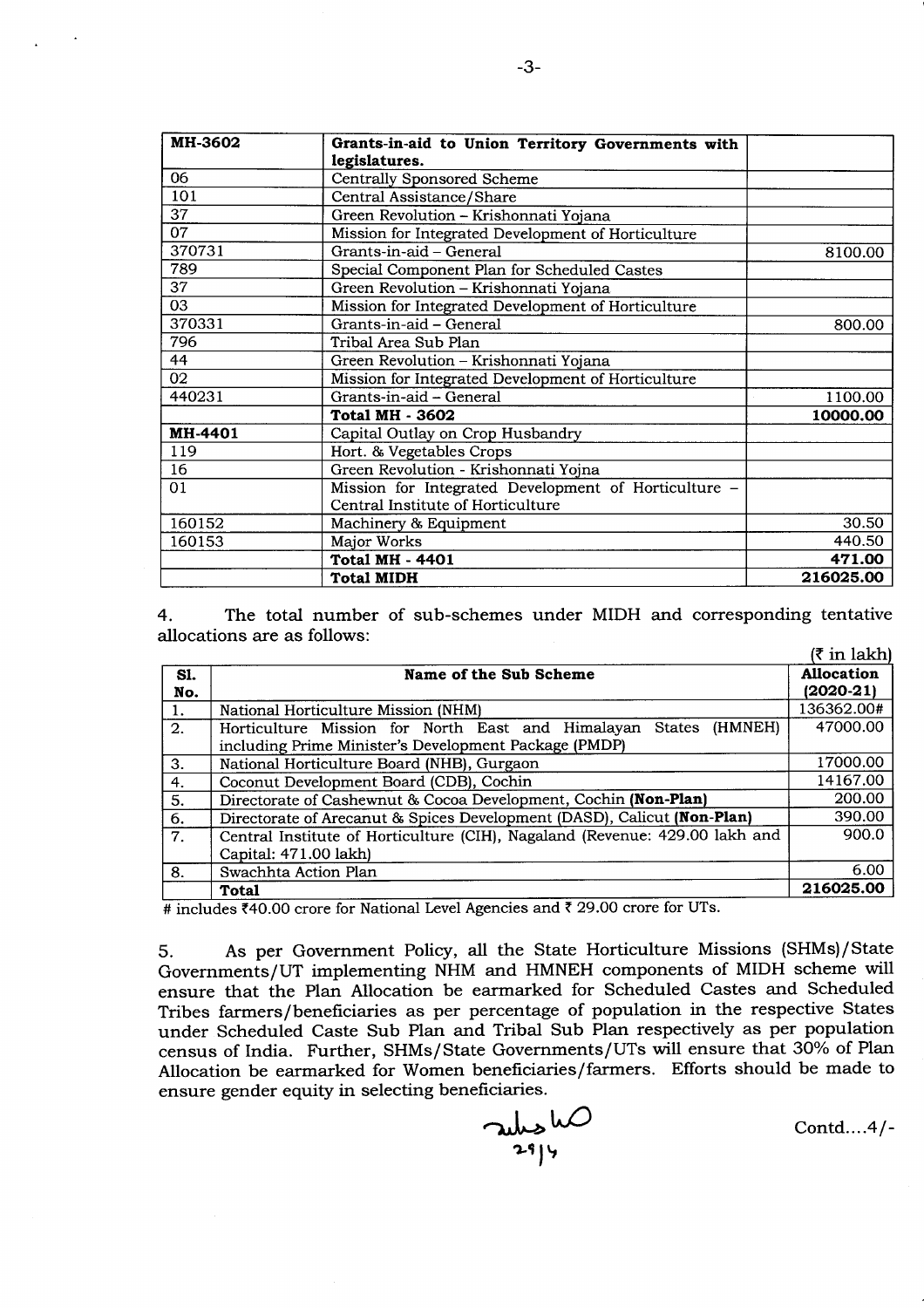6. NHB, CDB, CIH, DCCD, DASD components of MIDH scheme and National Level Agencies implementing this scheme will earmark 10% of allocation compulsorily for North Eastern States and ensure that -

- 16.60/o of Allocation is earmarked for Scheduled Castes farmers/beneficiaries under Scheduled Caste Sub Plan (SCSP), (i)
- (ii) 8.60/o of Allocation is earmarked for Scheduled Tribes farmers/beneficiaries under Tribal Sub Plan.
- (iii) 3O% of Plan Allocation is earmarked for Women benefrciaries/farmers. Efforts should be made to ensure gender equity in selecting beneficiaries.

7. While maintaining the overall targets given in para 6 above, the Implementing Agencies may exceed these category-wise targets for individual states, if  $SC/ST$  nopulation in the respective states is more than the said percentages. The population in the respective states is more than the said percentages. Implementing Agencies under MIDH should identify the SC/ST/Women beneficiaries first among other beneficiaries to achieve the prescribed targets and they should report the same in their monthly progress reports and post the data on the MIDH website. For NHM and HMNEH states, they will continue to post the data on MIDH website and on HORTNET/DBT portal also.

8. As per PWDs (Persons with Disabilities) Act, 1995, 3% of the plan outlay be made for Persons with Disabilities. Effort should be made to accord priority to Persons with Disabilities in the implementation of the Scheme.

g. The responsibility for ensuring flow of subsidy/benefits to the above targeted groups solely lies on the State Horticulture Missions, State Designated Agencies,<br>National Level Agencies and other Implementing Agencies under MIDH. However, National Level Agencies and other Implementing Agencies under MIDH. progress in this regard will be monitored by DAC & FW.

10. The implementing agencies viz, NHB, CDB, CIH, DCCD, DASD and National Level Agencies under MIDH are directed not to commit expenditure/liability beyond the approved allocation, as conveyed vide this Administrative Approval.

11. The funds would continue to be transferred to States through the Consolidated Fund of the State concerned (treasury route). Transfer of funds to States will be through CFS/Treasury Route from Central Ministries in the first instance until further orders- The implementing Agencies would receive total funds (Central Share received <sup>+</sup> State Share) from the State treasuries.

L2. In order to abide by the directions of Department of Expenditure, Ministry of Finance to implement Uust-in-time'budgetary releases and to monitor the end usage of funds, it has been decided to universalize the use of EAT (Expenditure, Advances and Transfers) module and Utilization Certificate (UC) Generation to capture expenditure in Government Schemes to cover all transactions/payments under<br>the Mission for Integrated Development of Horticulture (MIDH). Hence, the the Mission for Integrated Development of Horticulture (MIDH). expenditure is to be booked using EAT module of PFMS in order to facilitate GoI to monitor and analyze expenditure incurred by the spending units under each of the Government Schemes.<br>
Contd....5/-

velis ho **.**<br>14م

 $\mathcal{F}_\mu$ 

 $\sim 10^{-1}$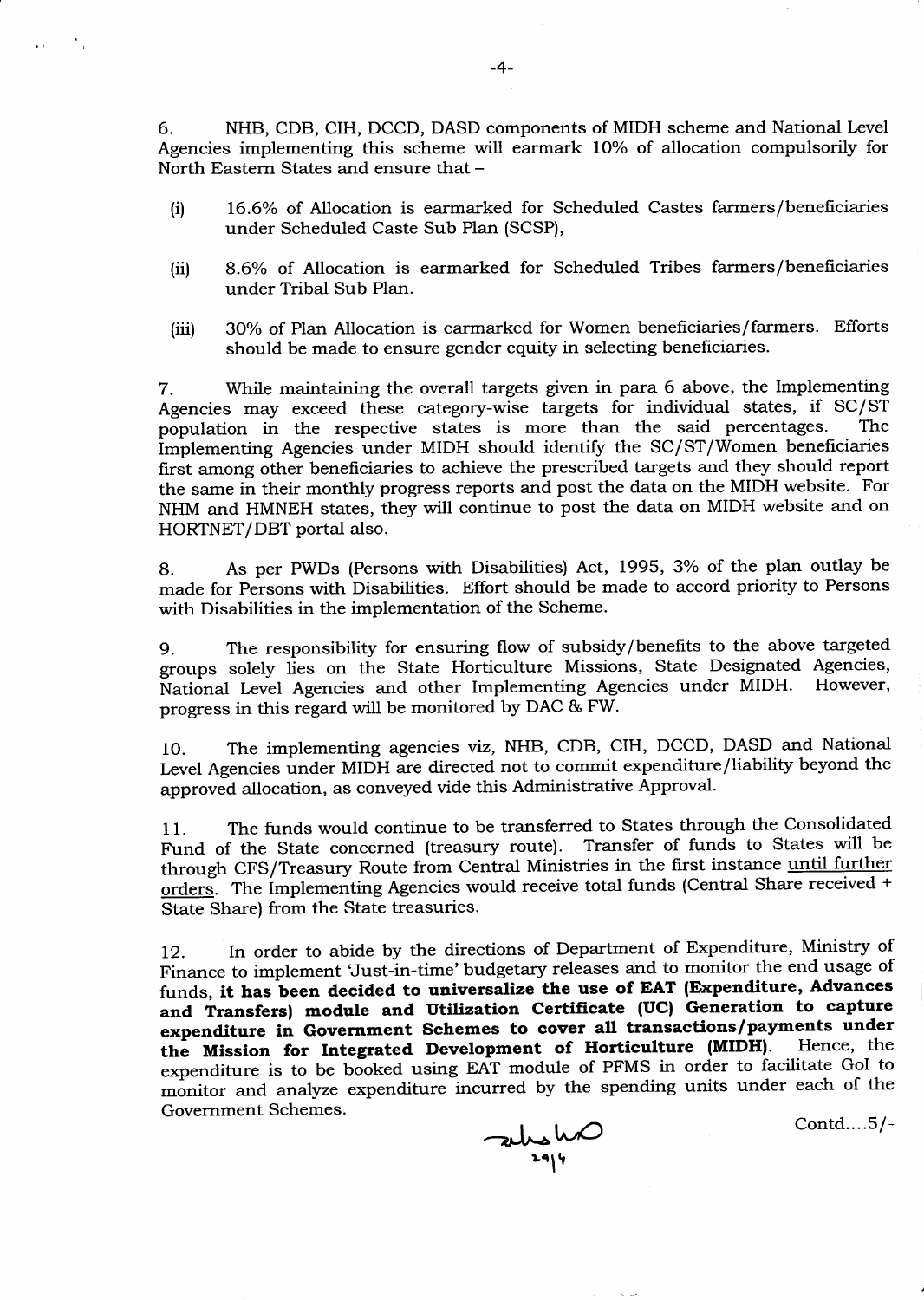13. As per the direction of Hon'ble Supreme Court, Ministry of Finance has directed vide OM no. 55(5)/PF-II/2O11 dated 06/09/2016 to make provision for flexi funds, in case of natural calamities. States, if they so desire, may make provisions for flexi funds in their Annual Action Plan of MIDH to undertake mitigation/restoration within the allocated funds to each States.

14. This Administrative approval issues with the approval of Competent Authority of this Department.

Yours faithfully,

 $m_{\text{max}}$ 

(M.K. Mishra) Deputy Secretary to the Government of India Phone No. 011 - 23074238 E-mail:mrityunjaya.m@nic.in midhaap@gmail.com

### Copy forwarded for information and necessary action to:

- 1. Secretary (Finance)/APC/Secretary (Hort./Agri.), al1 concerned State Governments.
- 2. Directors (Hort./Agri.), all concerned State Governments.
- 3. Secretaries Union Ministry/Department of Commerce, Food Processing Industries, Panchayati Raj, Rural Development and Science & Technology.
- 4. Chairperson, NABARD.
- 5. Director General, ICAR.
- 6. Director General, CSIR.
- 7. Chairman, APEDA.
- 8. CEO, National Medicinal Plants Board, Department of AYUSH.
- 9. Chairperson, Coconut Development Board.
- 10. Central Institute of Horticulture, Nagaland.
- 11. The Managing Director, National Horticulture Board, Gurgaon, Haryana.
- 12. Joint Secretary (Cabinet), Rashtrapti Bhavan, New Delhi.

Contd.....6/-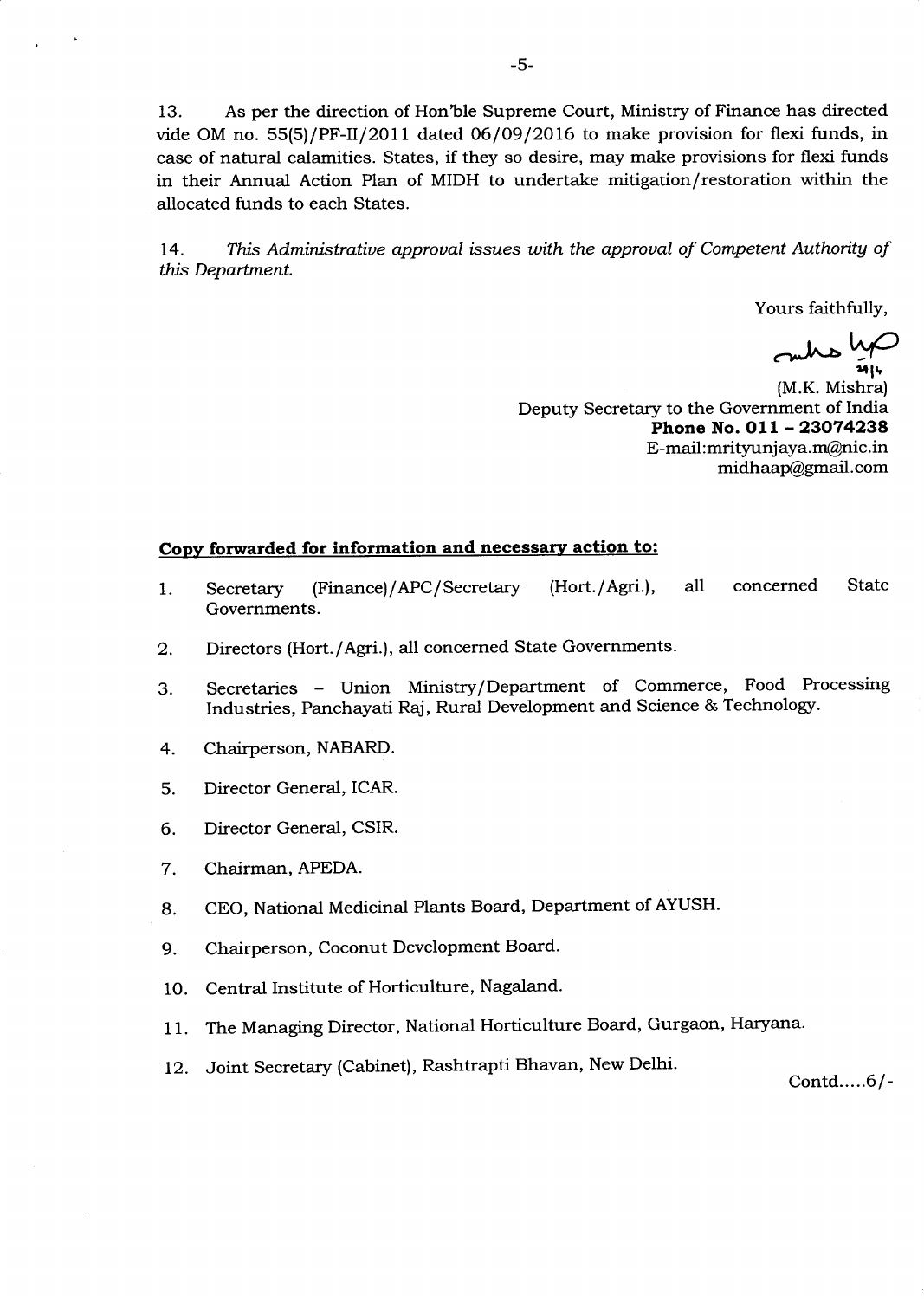- 13. PAO (Sectt.), Pay and Accounts Officer, Department of Agriculture, Cooperation & Farmers Welfare, 3<sup>rd</sup> Floor, Jeevan Tara Building, Sansad Marg, New Delhi-110001.
- 14. The Director, Directorate of Cashew and Cocoa Development, Kera Bhavan, Cochin  $-682011.$
- 15. The Director, Directorate of Arecanut and Spices Development, Calicut 673005.
- 16. National Level Agencies.
- 17. PPS to Secretary (AC & FW)/PPS to Additional Secretary (Hort.).
- 18. PPS to JS & Mission Director (MIDH)/PPS to Horticulture Commissioner.
- 19. All Officers of Horticulture Division.
- 20. Director (Fin.)/US (Fin.II)/AD (Budget)

action is

(M.K. Mishra) Deputy Secretary to the Government of India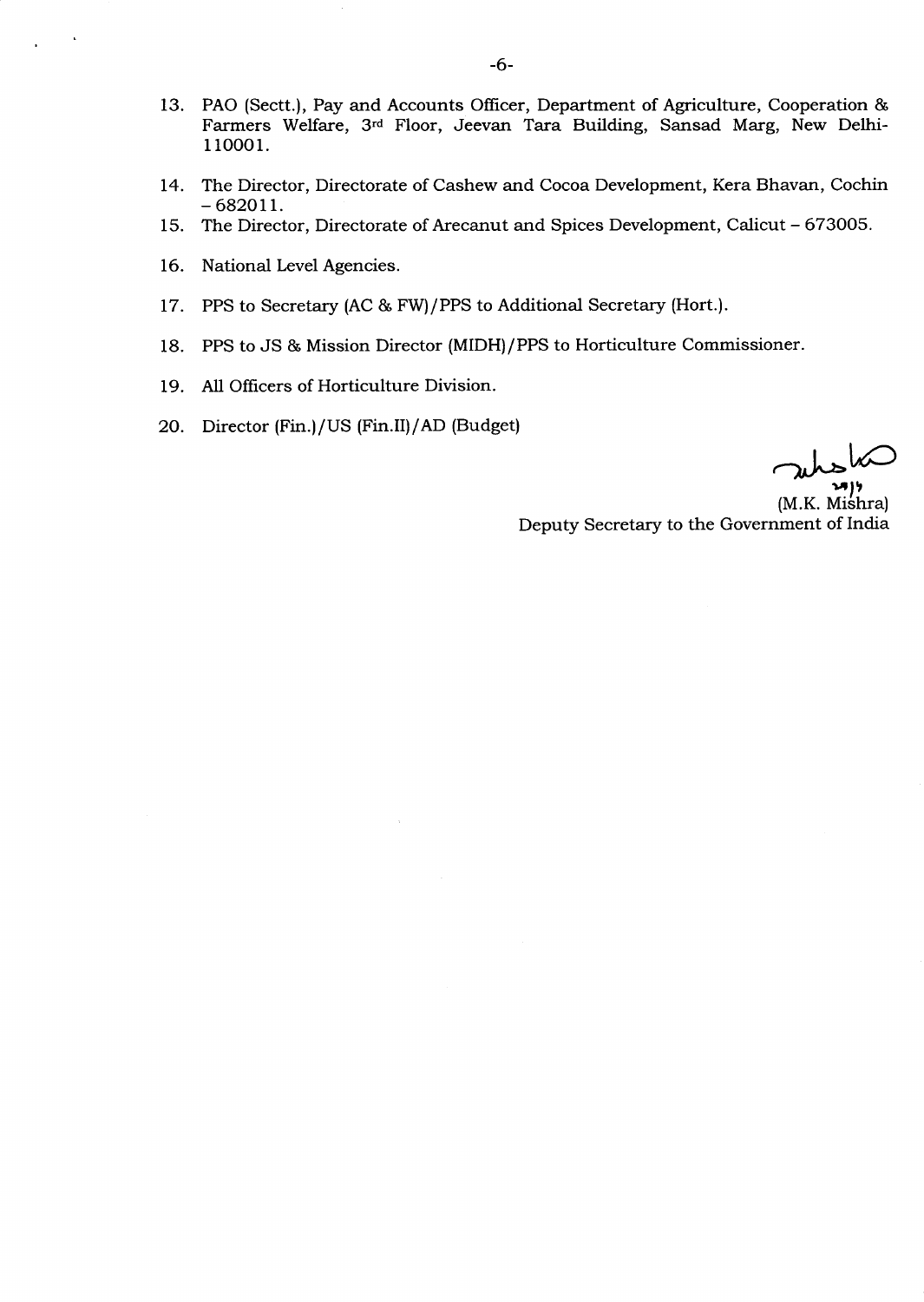### **ANNEXURE-I**

TSG COMPONENT FOR MISSION FOR INTBGRATED DEVELOPMENT OF HORTICULTURE (MIDH) and NATIONAL HORTICULTURE MISSION (NHM) IS HOUSED IN NATIONAL HORTICULTURE BOARD, GURGAON WHO WILL OPERATE THE SAME ON BEHALF OF<br>NHM AND NHB WILL MAKE ALL PAYMENTS OUT OF THE TSG. FUNDS WILL BE NHM AND NHB WILL MAKE ALL PAYMENTS OUT OF THE TSG. RELEASED UNDER NHM TO NHB AS PER REQUIREMENTS FROM TIME TO TIME IN TWO OR THREE INSTALLMENTS FOR AN AMOUNT OF  $\bar{\tau}$  4.50 CRORE WHICH INCLUDES FOREIGN TRAVEL COMPONENT OF T 5O.OO LAKH FOR THE FINANCIAL YEAR 2O2O.2L. THE MAJOR ITEMS OF EKPENDITURE ARE AS FOLLOWS:

 $\mathbf{r}$  and  $\mathbf{r}$  . The  $\mathbf{r}$ 

- (i) To incur expenditure related to TA/DA etc. in respect of visit to the states etc. regularly and frequently by the consultants/officers at Headquarters and for payment of honorarium to them as well as to other service providers like data entry operators, accounts, subject matter specialist associated with the implementation of NHM programme to provide guidance in organizational (administrative, financial, legal etc.) and technical matters and for day-to-day contingencies, Institutional Strengthening, Hiring of vehicles, computerization (Hardware/Software) for implementation of MIDH/NHM.
- (ii) To incur expenditure to compile materials for conduct of regional workshops in respect<br>of different plantations and different aspects viz. production, post-harvest of different plantations and different aspects viz. management, processing, marketing and for incurring expenditure for a year long calendar of capacity building and promotional events, workshops/ seminars on different subjects in different regions.
- (iii) To incur expenditure to conduct Superwision & Evaluation of the Mission.
- (iv) To incur expenditure to conduct studies on different aspects of horticulture in different regions.
- (v) To incur expenditure to document and disseminate case studies of success stories.
- (vi) To incur expenditure for officers/trainers in capacity building programmes under HRD for undertaking training-cum-visits, exposure visits and to conduct/sponsor seminars/conference/workshops/exhibitions within India and abroad and meeting the travel cost including TA/DA and course fee etc. for various personnel under National Horticulture Mission Headquarters. An amount of t50.OO lakh is kept under Foreign Travel Component of TSG for officers of MIDH/NHM Headquarters as well as officers of the Department of Agriculture, Cooperation & Farmers Welfare, Ministry of Agriculture & Farmers Welfare, Krishi Bhavan, New Delhi.
- (vii) To incur expenditure to undertake Publication/publicity/information campaign to promote the Missions objectives.
- (viii) To incur expenditure on any other activities/area specified by JS (MIDH) for effective implementation of the Mission.

 $L$ who has 211911€